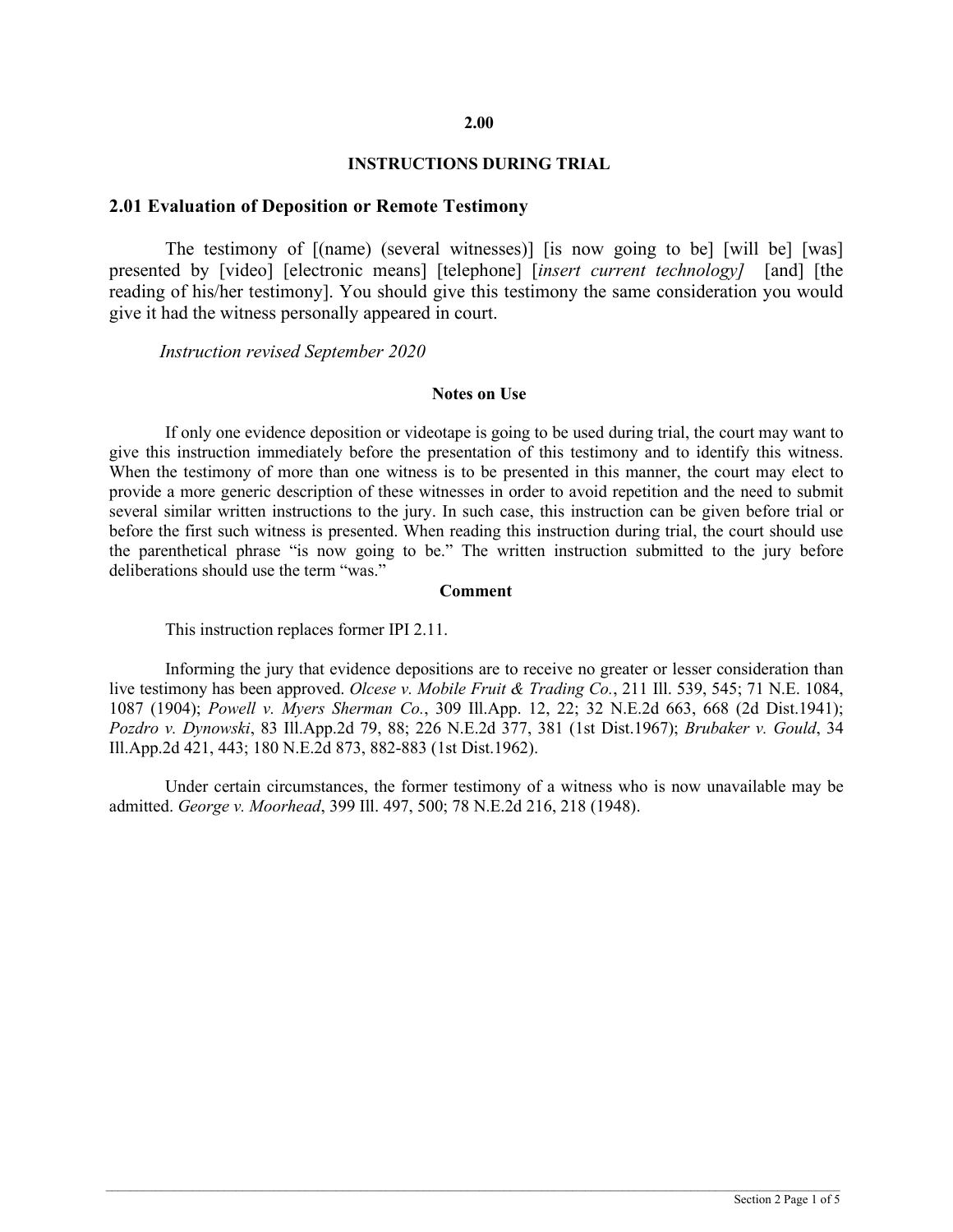# **2.02 Evidence Admitted For a Limited Purpose**

The [following] [preceding] evidence concerning [(describe evidence)] is to be considered by you [solely as it relates to [(limited subject matter)]] [only as to [(name the party or parties)]]. It should not be considered [for any other purpose] [as to any other party].

#### **Notes on Use**

This instruction formerly appeared as IPI 1.01[7]. The only difference is that it is designed for use contemporaneously with admission of the evidence to which it is applicable. The Committee realizes that limiting instructions are routinely given at the time the evidence is elicited and that this practice is encouraged by the Supreme Court. *See People v. Anderson*, 113 Ill.2d 1, 5; 495 N.E.2d 485, 486; 99 Ill.Dec. 104, 105 (1986). One court has indicated that the preferred practice is to repeat the instruction after closing argument. *Atwood v. CTA*, 253 Ill.App.3d 1, 14; 624 N.E.2d 1180, 1189; 191 Ill.Dec. 802, 811 (1st Dist.1993). If repeated, the instruction should be given in the form found in IPI 3.07.

### **Comment**

Examples of evidence admitted for a limited purpose are found in *Eizerman v. Behn*, 9 Ill.App.2d 263, 279-280; 132 N.E.2d 788, 795-796 (1st Dist.1956) (use for impeachment but not as substantive evidence); *Dallas v. Granite City Steel Company*, 64 Ill.App.2d 409, 423-424; 211 N.E.2d 907, 913-914 (5th Dist.1965) (limited use of post-incident clean-up); and *Atwood v. CTA*, 253 Ill.App.3d 1, 624 N.E.2d 1180, 1185; 191 Ill.Dec. 802, 807 (1st Dist.1993) (driving record introduced only to show negligent entrustment by owner). Examples of evidence admitted only against one party are found in *Clark v. A. Bazzoni & Co.*, 7 Ill.App.2d 334, 338; 129 N.E.2d 435, 437 (1st Dist.1955); *Chapman v. Checker Taxi*, 43 Ill.App.3d 699, 713, 357 N.E.2d 111, 121, 2 Ill.Dec. 134, 144 (1st Dist.1976); *Fedt v. Oak Lawn Lodge*, 132 Ill.App.3d 1061, 1070-1071, 478 N.E.2d 469, 477-478, 88 Ill.Dec. 154, 162-163 (1st Dist.1985).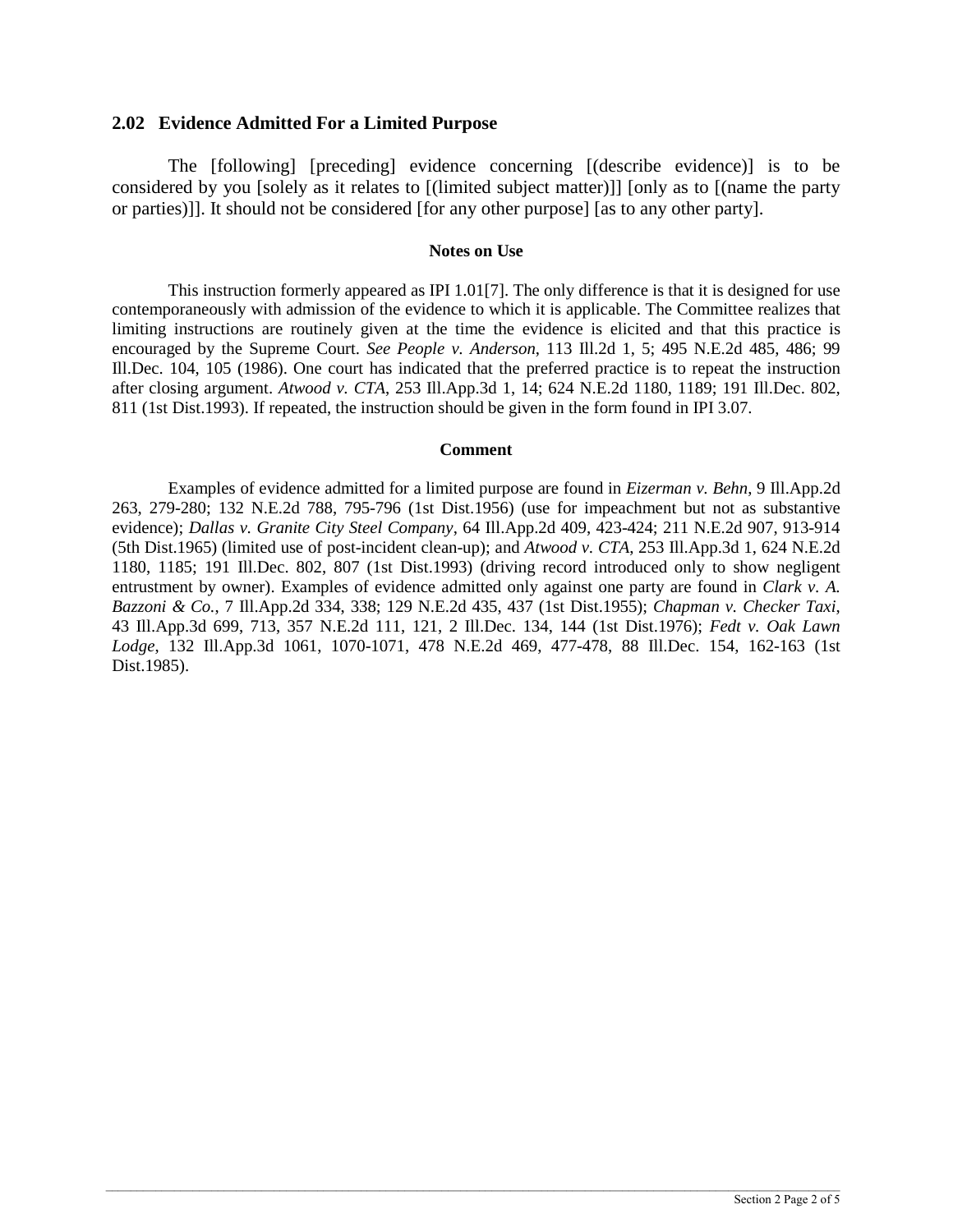# **2.03 Dismissal of Party or Directed Verdict In Favor of a Defendant**

[(Name of dismissed party)] is no longer a party to this case. [You should not speculate as to the reason nor may the remaining parties comment on why [(name of dismissed party)] is no longer a party.]

### **Notes on Use**

The second sentence should be given unless the court determines that it is proper for the remaining parties to comment on the dismissal. The court should make a threshold determination as to whether a settlement agreement has the potential to bias a witness' testimony. *Garcez v. Michel*, 282 Ill.App.3d 346, 350; 668 N.E.2d 194, 197; 218 Ill.Dec. 31, 34 (1st Dist.1996). In many situations this danger can exist. *See Batteast v. Wyeth Laboratories*, 137 Ill.2d 175, 184-185; 560 N.E.2d 315, 319; 148 Ill.Dec. 13, 17 (1990) (court should allow evidence of settlement agreement which requires that the dismissed party testify in a certain manner); *Lam v. Lynch Machinery Division*, 178 Ill.App.3d 229, 230; 533 N.E.2d 37, 41; 127 Ill.Dec. 419, 423 (1st Dist.1988) (third-party defendant's settlement agreement with defendant/third-party plaintiff to pay 70% of plaintiff's verdict against defendant/third-party plaintiff is admissible to show bias against plaintiff); *Reese v. Chicago, Burlington and Quincy R.R. Co*., 55 Ill.2d 356, 363-364; 303 N.E.2d 382, 387 (1973) (evidence of loan-receipt agreement admissible if bias of witness in outcome of case is not otherwise apparent). *But see In re Guardianship of Babb*, 162 Ill.2d 153, 171; 642 N.E.2d 1195, 1204; 205 Ill.Dec. 78, 87 (1994) (loan-receipt agreements were held to violate the policies of the Contribution Act so as to preclude a finding that they may be considered a "good faith" settlement).

# **Comment**

The Committee realizes that courts routinely comment on dismissals during trial and this instruction is intended to provide some uniformity to that practice. Dismissals may be due to settlement, directed verdict, voluntary dismissal, etc. The importance of informing the jury of directed findings was underscored in *Wille v. Navistar*, 222 Ill.App.3d 833, 839; 584 N.E.2d 425, 429; 165 Ill.Dec. 246, 250 (1st Dist.1991).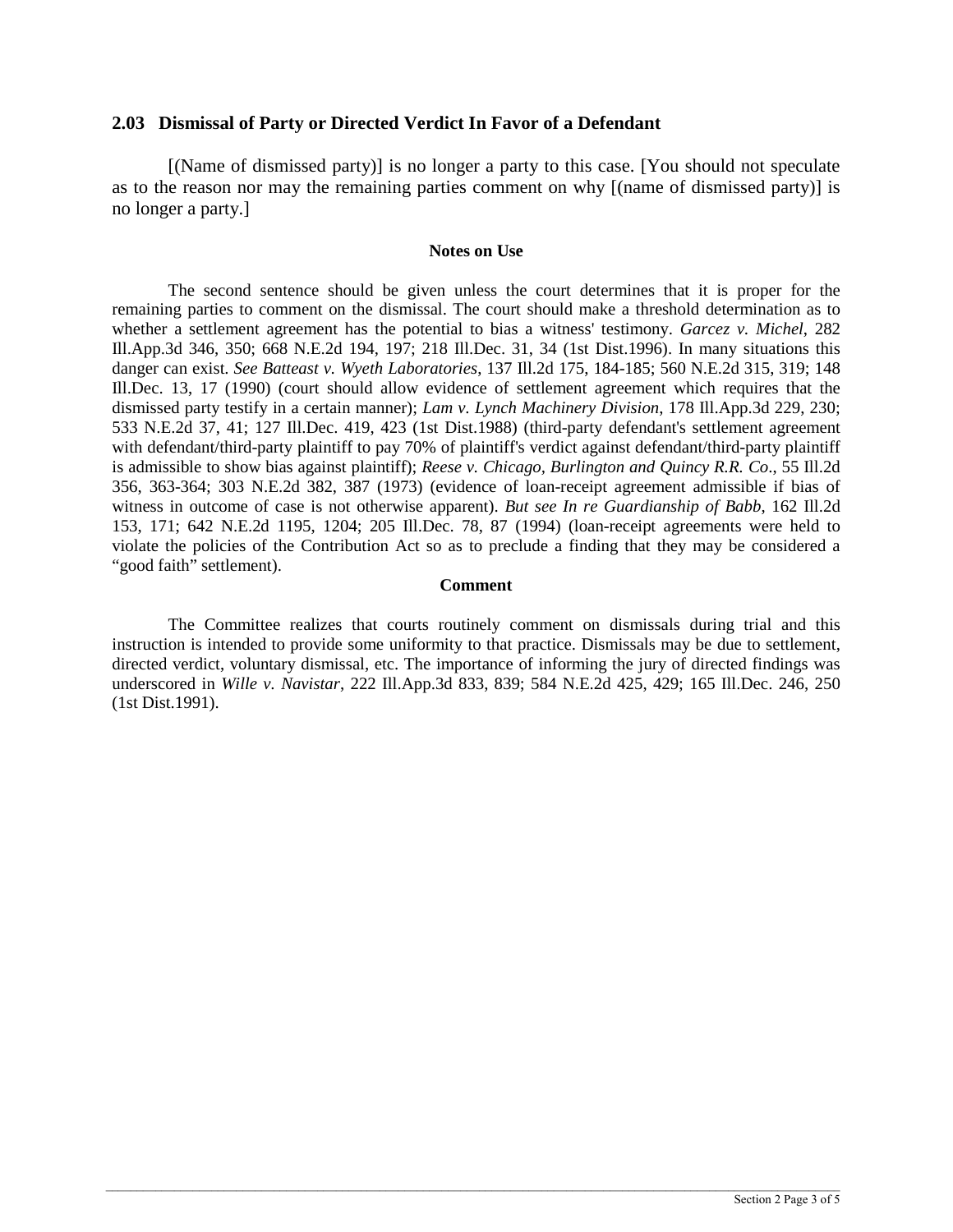# **2.04 Limiting Instruction--Expert Testifies To Matters Not Admitted In Evidence**

I am allowing the witness to testify in part to [books] [records] [articles] [statements] that have not been admitted in evidence. This testimony is allowed for a limited purpose. It is allowed so that the witness may tell you what he/she relied on to form his/her opinion[s]. The material being referred to is not evidence in this case and may not be considered by you as evidence. You may consider the material for the purpose of deciding what weight, if any, you will give the opinions testified to by this witness.

### **Notes on Use**

This instruction should be given when the facts or data underlying an expert's opinion have been revealed to the jury but are not admissible in evidence.

### **Comment**

Under *Wilson v. Clark*, 84 Ill.2d 186, 192-194; 417 N.E.2d 1322, 1326; 49 Ill.Dec. 308, 312 (1981), an expert may base opinions on facts or data which are not admissible in evidence. The facts or data underlying an expert's opinion may be revealed to a jury in order to explain the basis of the expert's opinion. When facts or data which are not admissible in evidence are used to explain the basis of an expert's opinion, it is appropriate to give this instruction to advise the jury that the facts or data should be considered only to evaluate the basis of the expert's opinion and not as evidence in the case. *People v. Anderson*, 113 Ill.2d 1, 12; 495 N.E.2d 485, 490; 99 Ill.Dec. 104, 109 (1986). When an expert's opinion is based, in part, on facts or data which have been admitted into evidence, the instruction applies only to the facts or data which have not been admitted in evidence. *Lecroy v. Miller*, 272 Ill.App.3d 925, 934; 651 N.E.2d 617, 623; 209 Ill.Dec. 439, 445 (1st Dist.1995).